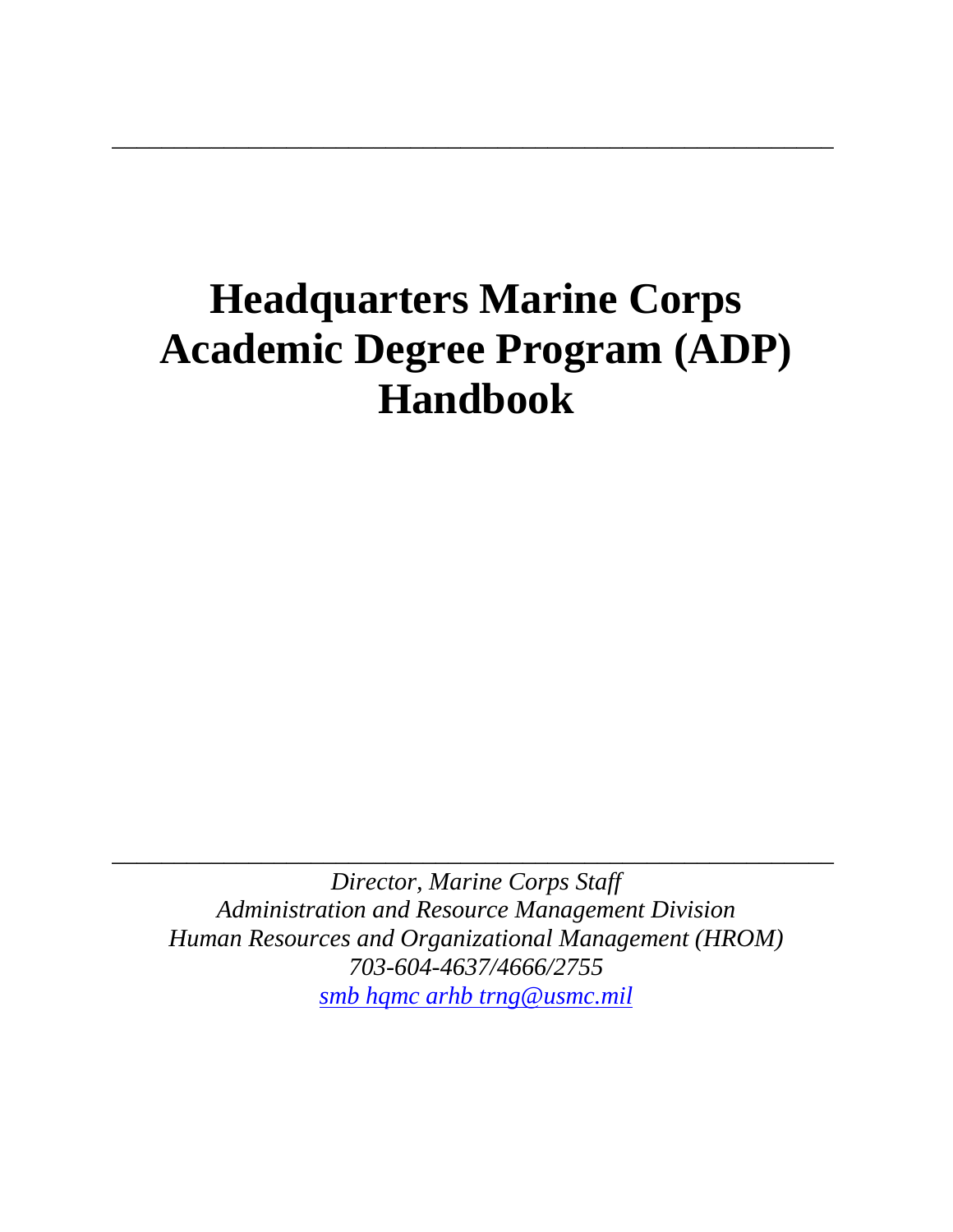## **Academic Degree Program Overview**

The Academic Degree Program (ADP) provides limited financial assistance for employees seeking an academic degree or professional license or certification. This program is part of the Civilian Career and Leadership Development (CCLD) Program. The guidelines in this handbook comply with the requirements of MARADMIN 433/10 and established HQMC fiscal procedures.

#### **Participant Eligibility Requirements**

All civilian employees at HQMC, HQBN Henderson Hall, Marine Barracks and Marine Corps Institute are eligible to participate in the HQMC ADP except:

- Employees occupying a position that is accepted from competitive service because of its confidential policy-determining, policy making, or policy-advocating character.
- Non-appropriated fund employees
- Employees not enrolled and actively participating in the Civilian Leadership Development (CLD) Program

ADP participants must be enrolled and remain active in the HQMC CLD Program, which includes taking a leadership skills assessment, selecting a mentor, working with the mentor and supervisor to develop an Individual Leadership Development Plan (ILDP) based on the skills assessment, complete all activities per the ILDP, and update the assessment and ILDP as needed. See your HQMC CCLD Administrator for more information or to apply for the CLD Program.

#### **Academic Degree, Certification and License Program Requirements**

- The academic degree training funded through the ADP must be part of a degree-seeking program that supports organizational objectives and leads to improvements in organizational or individual performance.
- The professional license or certification training and/or examination funded through the ADP must support one or more of the following criteria:
	- o Enhance productivity
	- o Improve performance
	- o Maximize recruitment opportunities, especially for shortage category occupations and other labor market conditions
	- o Increase retention, especially for "high turnover" career fields
	- o Broaden and develop the skill base for a quality workforce to accomplish the Marine Corps' mission and ensure readiness
	- o Support civilian leadership development initiatives and career path improvements to meet future requirements
- All training funded through the ADP must be conducted by an institution that is accredited by a nationally recognized body to provide a curriculum of post-secondary education. Additionally, the institution must not discriminate on the basis of political affiliation, race, color, religion, national origin, sex, marital status, sexual orientation, status as a parent, age, or handicapping condition.
- Applicant must agree to and sign a continued service agreement that equals three times the length of time spent in ADP-funded training, to commence following the completion of the last class in the program or when the participant withdraws. Unless otherwise specified by the institution, time spent in training will be calculated using the following formula: total number of credit hours  $x 15 =$  total training hours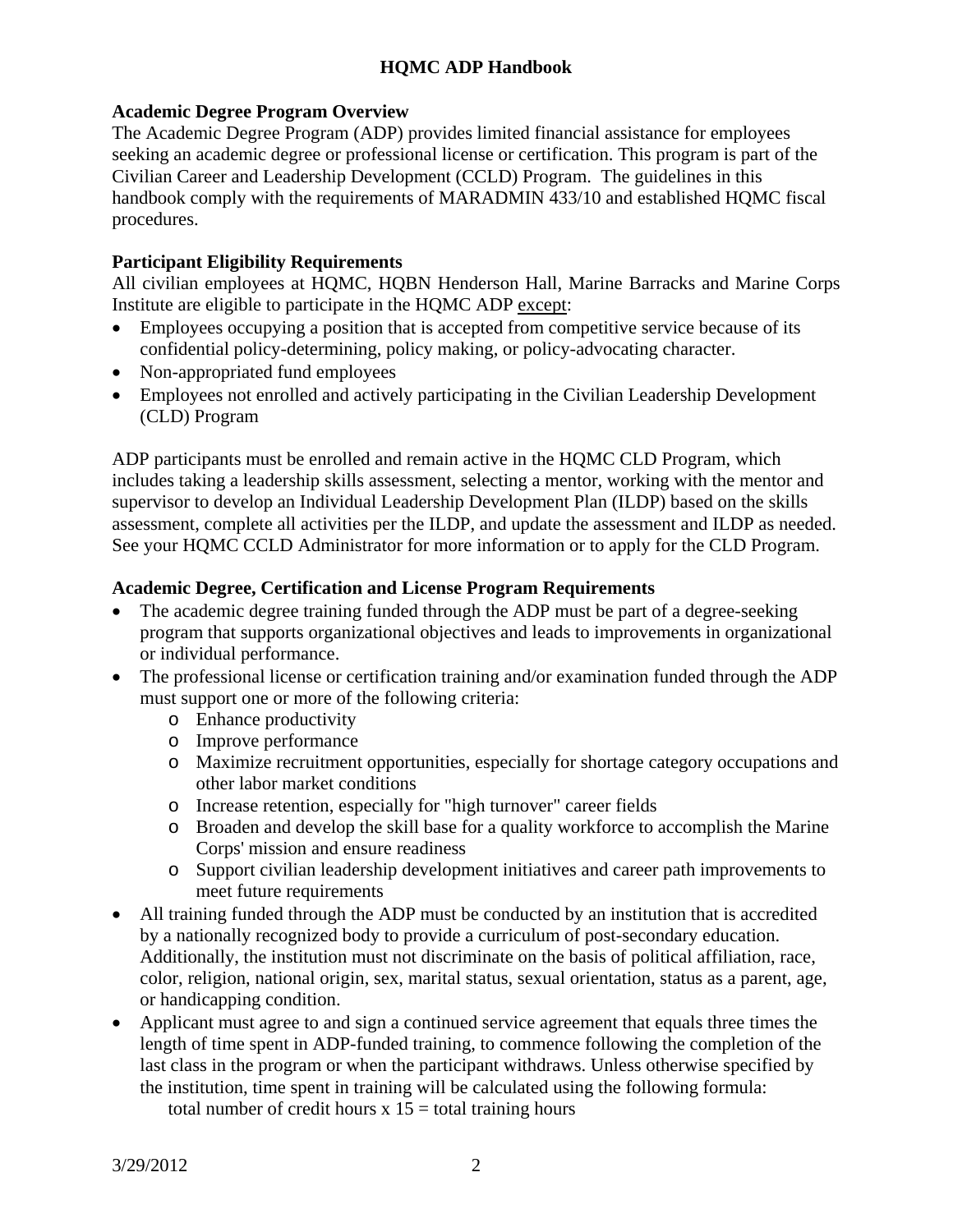- ADP cannot be used in conjunction with any other tuition reimbursement program funded by another federal source with no payback requirement (i.e. Montgomery GI Bill, Pell Grants) ADP participants may still use these sources for tuition assistance, but not for the same courses funded through ADP. Engaging in this activity constitutes fraud and is punishable by law.
- HOMC ADP participants will be given their approved SF-182 form to present to their school in lieu of payment. Payment will not be made until the participant receives a passing grade and provides a copy of that grade to the CCLD Administrator. If an institution does not accept third party billing, the student must pay the tuition when registering, and then request credit or reimbursement from their school once the Government pays for the course.
- ADP tuition assistance is subject to availability of funds and is not guaranteed for every course required to complete a degree, license, or certification program.
- ADP participants must follow all procedures for requesting tuition assistance, registering for classes, canceling or substituting classes, verifying successful completion, and all other program requirements. Failure to do so may result in personal liability for any balance due to the college or university, as well as possible termination from the CLD and ADP programs.

## **The Difference Between Certification and Certificate Programs**

The following information is excerpted from the OPM Certification Program Fact Sheet. It describes the different between certification and certificate programs. Certificate programs cannot be funded through the ADP.

A certification program involves a process in which individuals attain and demonstrate the level of knowledge and skill required to perform in the profession, occupation, or role (for example, Certified Public Accountant (CPA)). Individuals are assessed against pre-determined standards for knowledge/skills/competencies and granted a time-limited credential. To renew the credential, they must be re-assessed.

A certificate program is a training program established or purchased to provide structured training courses to employees to meet an identified performance and developmental need. Individuals receive certificates after the course of study has been completed, without any requirement for previous work experience or exhibited skill level. There is no requirement for an end-of-program assessment for obtaining a certificate.

#### **ADP Process and Procedures**

The ADP application, funding requests, and payment process and procedures are outlined below. For more information or to apply, please contact the HQMC CCLD Administrator at (703) 604- 4637/2755 or email to: **[smb hqmc arhb trng@usmc.mil](mailto:smb%20hqmc%20arhb%20trng@usmc.mil)** 

## *Step 1: Application:*

To enroll, complete the following and submit to the CCLD Administrator:

- CLD Application
- ADP Application
- Copy of the required curriculum
- ADP Participant Acknowledgement
- ADP Continued Service Agreement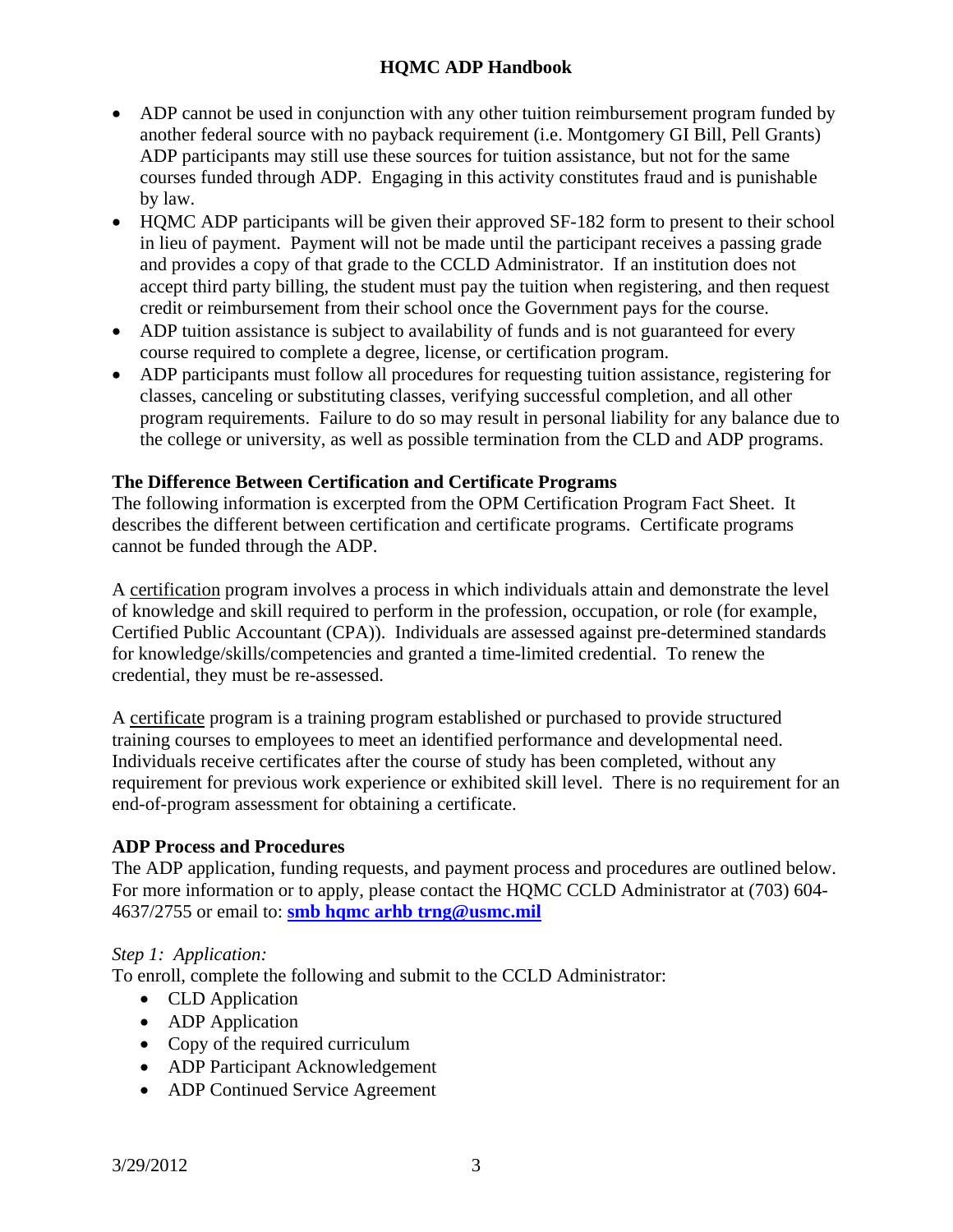#### *Step 2: Training Requests (SF-182)*

Once the application is approved, complete and submit training requests using the SF-182 form and instructions provided by the CCLD Administrator. Keep in mind the following:

- A separate SF-182 must be submitted for each course and be submitted at least 2 weeks prior to the start date of the course.
- Ensure the required documentation on tuition and other costs are submitted with your SF-182 to avoid unnecessary delays in processing your request. This includes the course description and documentation from your school on tuition cost.

#### *Step 3: Submitting the SF-182 for tuition payment*

- It is your responsibility to ensure your school will accept third party billing after you complete the course, in lieu of payment when you register for each course. If your school requires payment at time of registration, you will need to pay for the course and then ask the school to reimburse you or credit your account when they receive the Government payment.
- The SF-182 MUST be approved before you present it to the school as promise of payment. Submitting an unapproved SF-182 as a promise to pay constitutes an unauthorized commitment for which the Government is not obligated to pay. An approved SF-182 will contain the following:
	- 1) Block 4, Section C (Doc Number and initials of Fiscal Officer)
	- 2) Block 1d, Section D (Applicant's Supervisor Signature)
	- 3) Block 3d,Section D (Training Officer/CCLD Administrator) signature
	- 4) Block 1d, Section E (Signature of Authorizing Official)
	- If our fiscal office receives an invoice from your college or university and there is no approved SF-182 for the courses listed on the invoice, the invoice will not be paid and you will be responsible for all of the costs.

## *Step 4: Purchasing books and resources materials*

• Due to limited funding, textbooks and class material will not be funded; it is the responsibility of the participant to purchase textbooks and resource materials for classes/training.

#### *Step 5: Course Cancellations and Substitutions*

- Cancellations and substitutions should be restricted only to reasons outside your control, such as prerequisites you were not informed of before the class started.
- If you drop out of a course after the drop-add date, you will be responsible for any payment due for that course.
- To cancel a course prior to the drop-add date, contact the CCLD Administrator immediately to cancel the SF-182.
- To substitute another course prior to the drop-add date, contact the CCLD Administrator immediately to cancel the SF-182, and submit a new SF-182 tor approval. Normally, the turn-around time for approving the substitute SF-182 is within 24 hours. No substitutions will be made for course(s) that are already in progress.
- Cancelling a pre-approved course without a concurrent replacement SF-182 does not preserve ADP funding for later use.